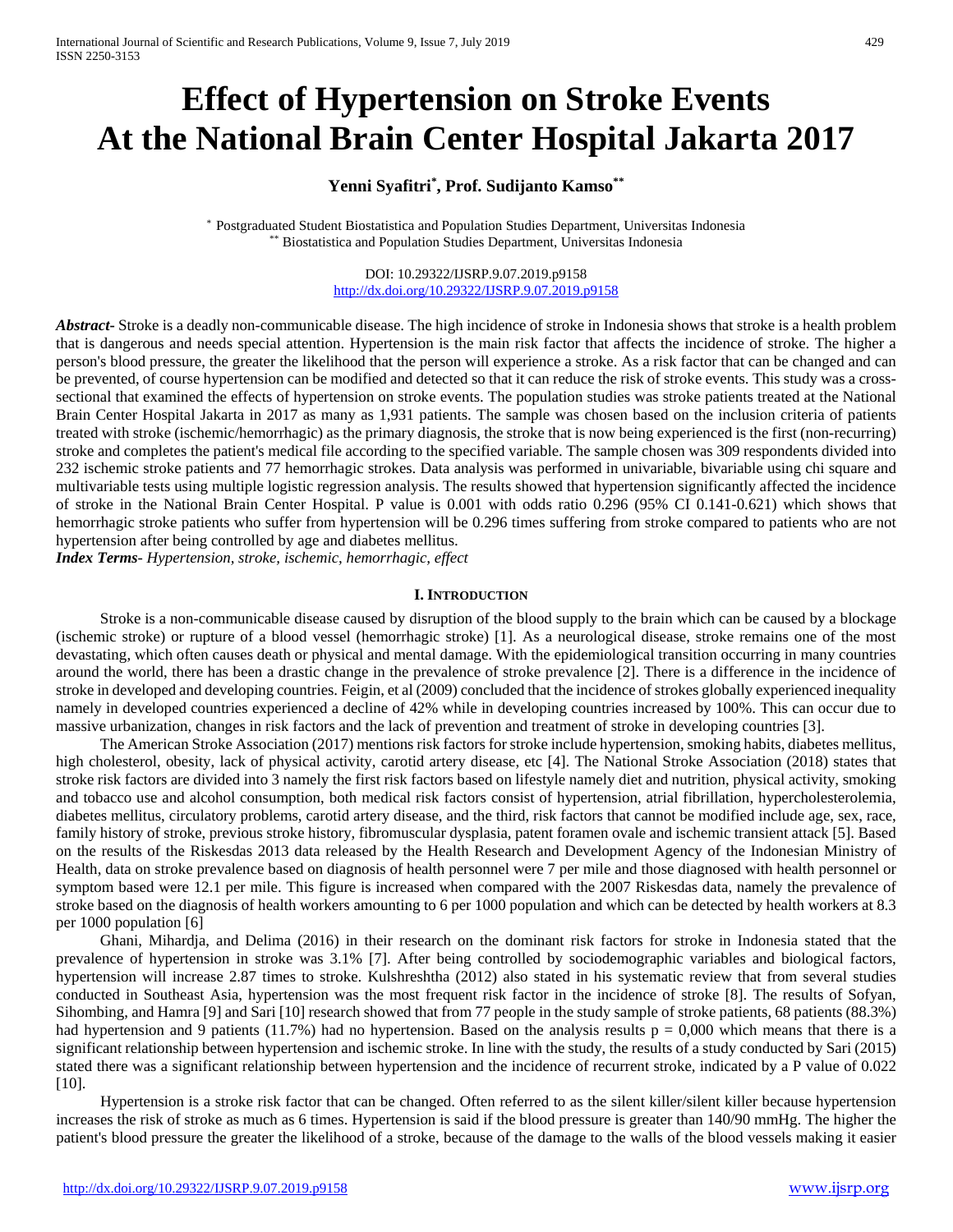to block and even rupture the blood vessels in the brain. If a stroke occurs many times, the chances of recovery and survival will be smaller. By knowing the effect of hypertension on the incidence of ischemic stroke and hemorrhagic stroke, it is hoped that it can prevent the occurrence of ischemic stroke and hemorrhagic stroke and repeat stroke [11].

The increase in prevalence in national data was followed by an increase in the incidence of ischemic stroke in the inpatient room at the Jakarta Central Otak Hospital. In accordance with the mandate of Presidential Regulation of the Republic of Indonesia No. 29 of 2014, the National Brain Center Hospital is one of the vertical units within the Directorate General of Health Services of the Ministry of Health. As a national referral hospital, patients diagnosed with stroke in this hospital are patients from various regions in Indonesia. The incidence of new cases of stroke at the National Brain Center Hospital experienced a very significant increase from 2015 to 2017. The number of patients diagnosed with ischemic stroke who were treated in the inpatient ward of the National Brain Hospital in 2015 was 664 people, increasing in 2016 to 987 people and continuing increased in 2017 to as many as 1317 people.

Stroke will be a threat and nightmare for sufferers and their families, given the threat of disability that can persist in patients until the death that may be experienced. But basically some risk factors, especially hypertension, are risk factors that can be changed or modified. So it can indirectly reduce the risk of stroke [12]

## **II. DATA COLLECTION METHOD**

This study was an observational analytic type using a cross sectional study design. Cross-sectional research is a descriptive study in which the variables used in the study are inflicted once on the subject of the study and then the relationship of the variables is only based on just one moment's observation [13]. The study was conducted using medical record data of stroke patients who were admitted to the national brain center hospital during 2017 with a total of 1931 patients. The study sample was stroke patients who were admitted to the stroke ward who met the inclusion criteria of 309 respondents divided into 232 ischemic stroke patients and 77 hemorrhagic stroke patients with the criteria of patients treated with stroke (ischemic / hemorrhagic) as the main diagnosis, stroke what is experienced is now the first stroke (not recurring) and the complete medical file of the patient according to the specified variable.

Data analysis began with the translation of univariable distribution, bivariable analysis, and multivariable analysis. Univariable distribution will describe the incidence of ischemic and hemorrhagic strokes based on the variables studied, among others, the independent variables namely hypertension and covariate variables, namely age, sex, diabetes mellitus and obesity using the frequency distribution table (proportion). after knowing the characteristics of each eating variable will be followed by bivariable analysis to determine the relationship between the dependent variable (stroke) and the independent variable (hypertension) after being controlled by covariate variables (age, sex, diabetes mellitus and obesity). the analysis used is the chi square test because the data connected are categorical with categorical data. chi square test will be able to conclude whether there is a difference in proportions between groups or in other words we can only conclude whether there is a relationship between two categorical variables but cannot explain the degree of relationship between these two variables. for multivariable analysis, researchers will conduct multiple logistic regression tests, namely mathematical models commonly used to analyze the relationship of one or several independent variables with one categorical dependent variable [14].

The dependent variable of this study is the incidence of stroke categorized into two, including bleeding / hemorrhagic stroke  $(code = 0)$  and blockage / ischemic stroke  $(code = 1)$ . The stroke included in the inclusion criteria was a stroke that was diagnosed for the first time by RSPON doctors. The independent variable is hypertension (high blood pressure) which is defined into two categories, namely code 0 for patients who have systolic blood pressure below 140 mmHg or diastolic below 90 mmHg and code 1 for patients who have blood pressure greater than 140 mmHg or more diastolic from equal to 90 mmHg. This study uses a risk factor method, so that a variable covariate or intruder is needed. The covariate variables used were age, gender, diabetes mellitus status and obesity status. Age categories are divided into 2, 0 for ages less than 60 years and 1 for ages above 60 years. The sex category is divided into 2, namely 0 for women and 1 for men. The diabetes mellitus category is divided into two, namely 0 for not suffering from diabetes mellitus and 1 for diabetes mellitus. While the obesity category is divided into 4 categories, 0 for underweight, 1 for normal, 2 for overweight and 3 for obesity. For diabetes variables with more than 2 categories, a variable dummy is made with 0 (underweight) as a comparison.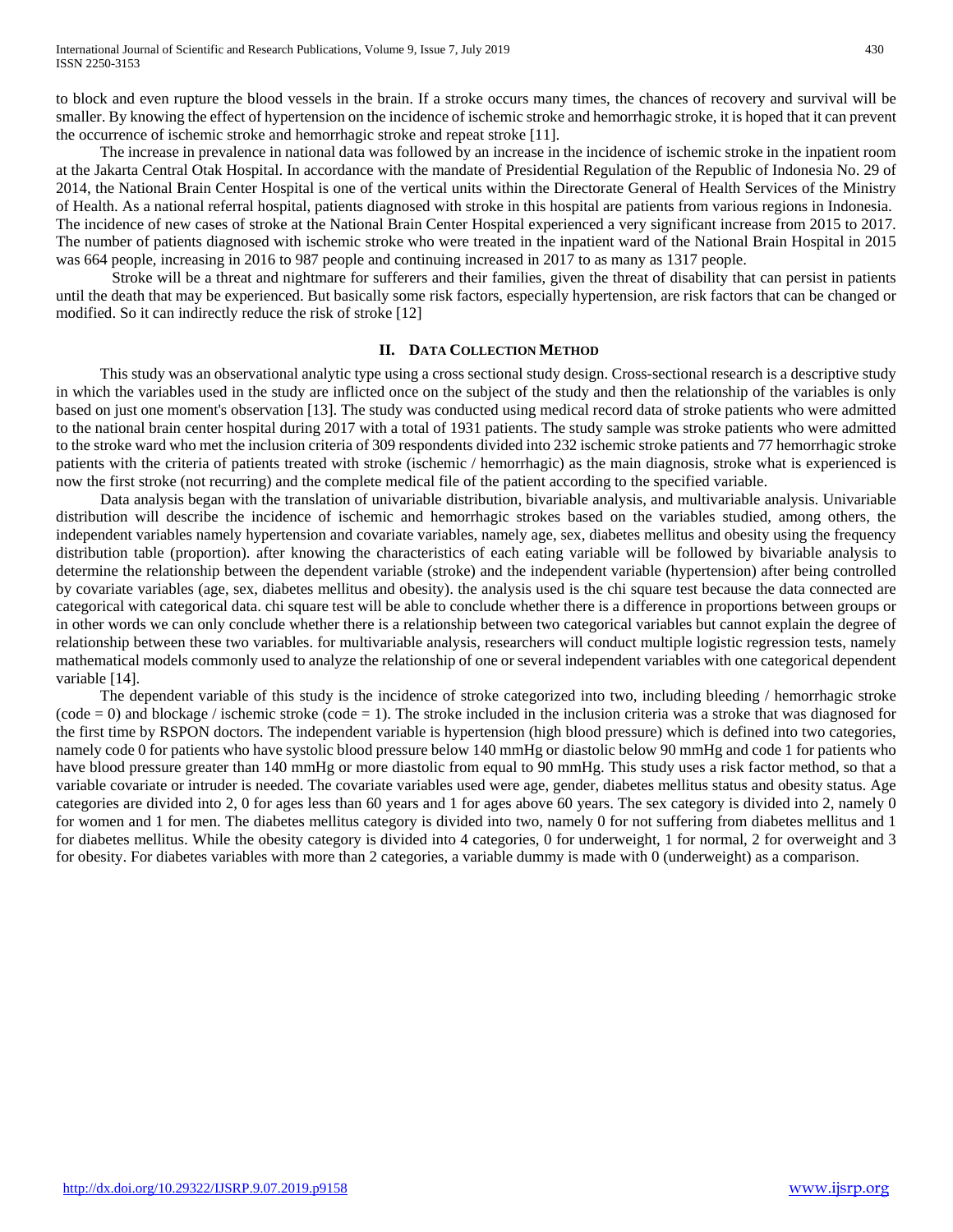International Journal of Scientific and Research Publications, Volume 9, Issue 7, July 2019 431 ISSN 2250-3153

## **III.STUDY FINDINGS**

## *A. Univariable Distribution*

The sample distribution of stroke patients consisting of 232 ischemic stroke patients and 77 hemorrhagic stroke patients based on the main independent variables (hypertension) and covariate variables (age, sex, diabetes mellitus and obesity) can be seen in the following table:

| Table 3.1. Sample Frequency Distribution Based on Independent Variables and Covariate Variables |
|-------------------------------------------------------------------------------------------------|
| <b>Which Affects Stroke Events</b>                                                              |

|                               | <b>Stroke</b>             |               |                              |               |              |               |
|-------------------------------|---------------------------|---------------|------------------------------|---------------|--------------|---------------|
| <b>Variable</b>               | <b>Ischemic</b><br>stroke |               | <b>Hemorrhagic</b><br>stroke |               | <b>Total</b> |               |
|                               | $\mathbf n$               | $\frac{0}{0}$ | $\mathbf n$                  | $\frac{0}{0}$ | $\mathbf n$  | $\frac{0}{0}$ |
| Hypertension                  |                           |               |                              |               |              |               |
| N <sub>0</sub>                | 69                        | 87,3          | 10                           | 12,7          | 79           | 100,0         |
| Yes                           | 163                       | 70,9          | 67                           | 29,1          | 232          | 100,0         |
| Age                           |                           |               |                              |               |              |               |
| Under 60 year                 | 101                       | 68,7          | 46                           | 31,3          | 147          | 100,0         |
| More than the same as 60 year | 131                       | 80,9          | 31                           | 19,1          | 162          | 100,0         |
| <b>Sex</b>                    |                           |               |                              |               |              |               |
| Women                         | 94                        | 78,3          | 26                           | 21,7          | 120          | 100,0         |
| Men                           | 138                       | 73,0          | 27                           | 27,0          | 189          | 100,0         |
| <b>Diabetes Melitus</b>       |                           |               |                              |               |              |               |
| N <sub>0</sub>                | 169                       | 69,0          | 76                           | 31,0          | 245          | 100,0         |
| Yes                           | 63                        | 98,4          | 1                            | 1,6           | 64           | 100,0         |
| <b>Obesity</b>                |                           |               |                              |               |              |               |
| Underweight                   | 6                         | 85,7          | 1                            | 14,3          | 7            | 100,0         |
| Normal                        | 131                       | 74,9          | 44                           | 25,1          | 175          | 100,0         |
| Overweight                    | 77                        | 75,5          | 25                           | 24,5          | 102          | 100,0         |
| Obesity                       | 18                        | 72,0          | 7                            | 28,0          | 25           | 100,0         |

Based on the table 3.1, it can be seen that out of 232 hypertensive people, 163 people (70.9%) had ischemic stroke and of 79 people who did not suffer from hypertension, 69 people (87.3%) suffered from ischemic stroke. In the age group of less than 60 years of 147 people there were 101 people (68.7%) who suffered from ischemic stroke while the age group of more than 60 years, there were 131 people (80.9%) who suffered from ischemic stroke. Of the 189 male patients there were 138 people (73.0%) who suffered from ischemic stroke, while from 120 female patients there were 94 people (78.3%) suffering from ischemic stroke. Of the 245 people who did not suffer from diabetes mellitus, 169 people (69.0%) suffered from ischemic stroke while 64 of the people suffering from diabetes mellitus had 63 (98.4%) who suffered from ischemic stroke. For the obesity variable, from 7 people who were underweight, 6 people (85.7%) suffered from an ischemic stroke. Patients with normal BMI totaling 175 people were 131 people (74.9%) who suffered from ischemic stroke. 102 overweight patients had 77 people (75.5%) who suffered an ischemic stroke and of the 25 obese people there were 18 people (72.0%) who suffered from ischemic stroke.

In the group of hemorrhagic strokes can be described the following results: of 232 people with hypertension, there are 67 people (29.1%) suffering from hemorrhagic stroke and of 79 people who are not hypertensive, 10 people (12.7%) suffer from hemorrhagic stroke. In the age group of less than 60 years of a total of 147 patients there were 46 people (31.3%) who suffered from hemorrhagic strokes while the age group was more than 60 years, of the total 162 patients there were 31 people (19.1%) suffering from a hemorrhagic stroke. Of the 189 patients who were male there were 27 people (27.0%) who suffered hemorrhagic strokes, while of 120 people who were female there were 26 people (21.7%) who suffered from hemorrhagic strokes. Of the 245 people who did not suffer from diabetes mellitus, 76 people (31.0%) suffered from hemorrhagic strokes, while 64 people who had diabetes mellitus had only one person (1.6%) who suffered a hemorrhagic stroke. For the obesity variable, from 7 people who were underweight, 1 person (14.3%) suffered a hemorrhagic stroke. Patients with normal BMI totaling 175 people were 44 people (25.1%) who suffered hemorrhagic strokes. 102 overweight patients had 25 people (24.5%) who suffered hemorrhagic strokes and of the 25 people who were obese there were 7 people (28.0%) who suffered from hemorrhagic strokes.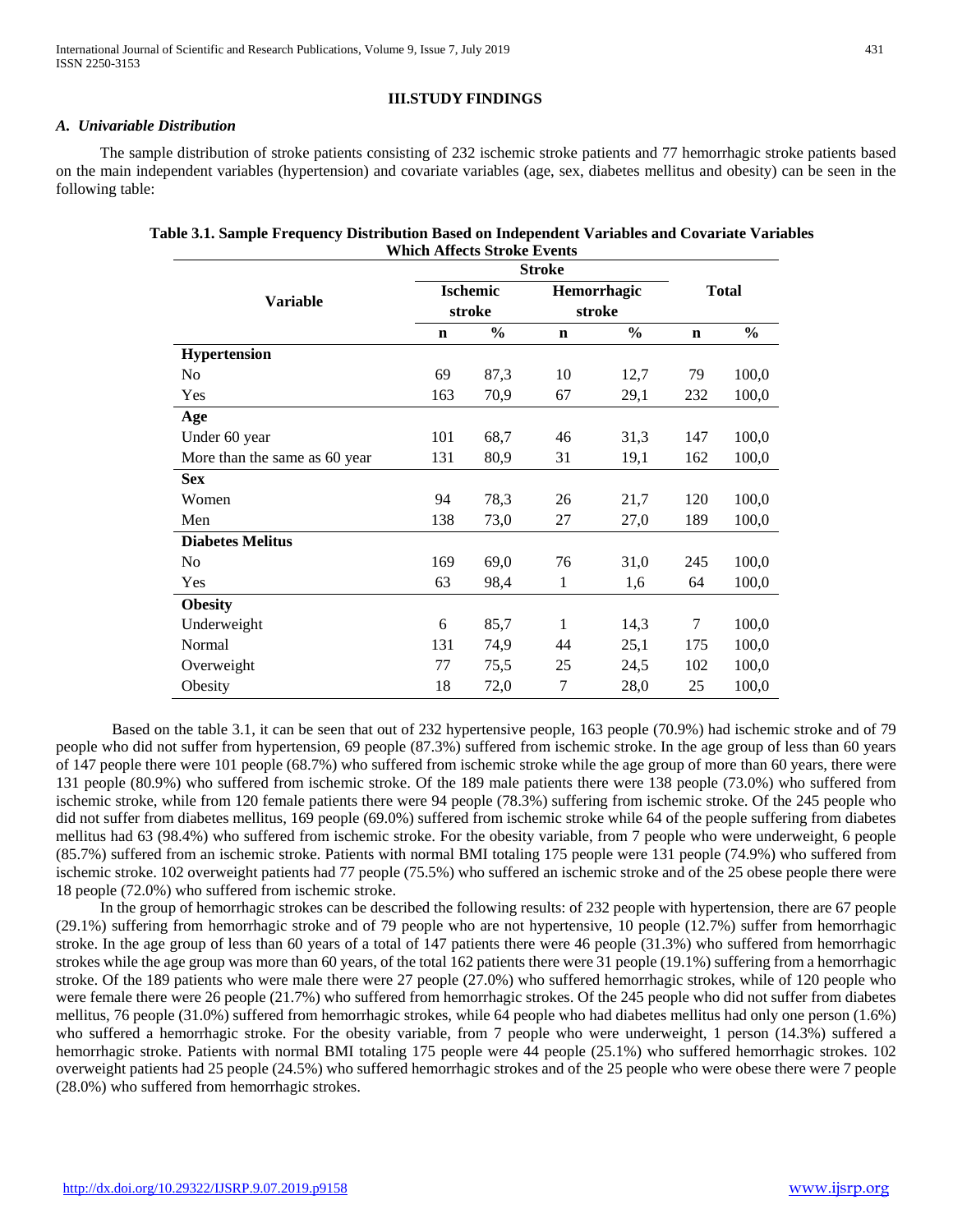## **B. Bivariable Analysis**

After doing the description of the characteristics, a bivariable analysis was carried out. Bivariable analysis was performed to see the effect of each of the main variables (hypertension) and covariate variables (age, sex, diabetes mellitus and obesity) on the incidence of ischemic stroke and hemorrhagic stroke, which can be seen in the following table:

| in National Brain Center Hospital |       |        |                   |  |  |  |  |
|-----------------------------------|-------|--------|-------------------|--|--|--|--|
| <b>Variable</b>                   |       | OR     | 95% CI            |  |  |  |  |
| <b>Hypertension</b>               | 0,006 | 0.353  | $0,171 - 0,726$   |  |  |  |  |
| Age                               | 0,020 | 1,925  | $1,139 - 3,251$   |  |  |  |  |
| <b>Sex</b>                        | 0,358 | 0,748  | $0,436 - 1,285$   |  |  |  |  |
| <b>Diabetes</b>                   | 0.001 | 28.331 | $3,858 - 208,073$ |  |  |  |  |
| <b>Melitus</b>                    |       |        |                   |  |  |  |  |
| <b>Obesity</b>                    | 0,905 |        |                   |  |  |  |  |

| Table 3.2 Effect of hypertension and covariate variables on the incidence of stroke |  |                                                                  |  |  |
|-------------------------------------------------------------------------------------|--|------------------------------------------------------------------|--|--|
|                                                                                     |  | $\mathbf{M}$ $\mathbf{M}$ $\mathbf{M}$ $\mathbf{M}$ $\mathbf{M}$ |  |  |

Based on table 3.2, the odds value of the hypertension ratio is 0.535 with a p value of 0.006. This shows that patients suffering from hypertension will experience 0.353 times the incidence of hemorrhagic stroke means that patients who have hypertension will be more likely to have an ischemic stroke (95% CI 0.171-0.726). This result is in line with Anwar's research conducted at Dr. RSUP Wahidin Sudirohusodo Makassar who got the results of p  $(0.026)$  and CI (1,120; 3,571). People with a history of hypertension are more at risk of having a 2,000 stroke greater than people who have no history of hypertension [15]. Strengthened by the results of Alfica Agus Jayanti's research which states that people with hypertension have a risk of having a stroke of 17.92 times (14.05-22.86) than people who do not suffer from hypertension [16]

Age factor as confounding variable displays p value 0.020 with OR 1.925. The value of p indicates a difference in stroke incidence between the two categories of hypertension. the value of 95% CI obtained 1,139-3,251. This number passes number 1 so age is not necessarily a risk factor for stroke events. These results are not in line with previous studies by Zhang in China that age increases the incidence of ischemic stroke with OR =  $2.122$  (95% CI 1,335-3,374) [17].

Gender in this study received a p value of 0.358 with OR 0.748 which means that gender factors cannot be considered as risk factors for stroke at the National Brain Center Hospital. There are several studies that are appropriate and not in accordance with the results of this study. Sofyan's research states that gender is not related to the incidence of stroke with a p value of 0.308 [9]. Another study conducted by Puspita showed different results, namely that sex was associated with the incidence of stroke with the risk of stroke occurring in male sex by 4.375 times compared to women [18].

The next variable is diabetes mellitus which has a p value of 0.001 with OR 28,331 which means there is a significant relationship between diabetes mellitus and the incidence of stroke. A very high OR value indicates that diabetes mellitus is the most dominant factor affecting hypertension in the event of a stroke at the National Brain Center Hospital. The results of this study are in line with Usrin's study which found that diabetes mellitus affect the incidence of stroke with a p value of 0,0001 and OR 0.29 which means that patients suffering from diabetes mellitus will have 0.29 times to experience a stroke compared to those without diabetes mellitus [19].

The last factor in this study was obesity which obtained p value of 0.905 which means there was no significant relationship between obesity and the incidence of stroke in the National Brain Center Hospital. The results of this study are not in line with Atmaja's research (2014) which concluded that a person with a body mass index> 25 had a stroke risk 10 times compared to a body mass index <25 [20]. The way to calculate body mass index is to divide the body weight (in kilograms) by the square height (in meters). Some new studies link obesity (especially central obesity) with an increased risk of stroke.

## **c. Multivariable Analysis**

Based on bivariable analysis, the multivariable model candidates were obtained, namely hypertension, age and diabetes mellitus variables. Then a multivariate analysis is performed to create a model that describes the relationship between independent variables together with one dependent variable, and by controlling several confounding variables. After obtaining a multiple logistic regression model, then an interaction check and confounding examination were carried out, so that the results of multivariate analysis were obtained as follows:

| Table 3.3 Final Model of Multiple Logistic Regression |          |        |       |       |                   |  |  |
|-------------------------------------------------------|----------|--------|-------|-------|-------------------|--|--|
| Variable                                              | В        | Exp(B) | SЕ    | P     | 95% CI            |  |  |
| <b>Hypertension</b>                                   | $-1,217$ | 0,296  | 0.378 | 0,001 | $0,141 - 0,621$   |  |  |
| Age                                                   | 0,616    | 1,851  | 0.284 | 0,030 | $1,060 - 3,232$   |  |  |
| <b>Diabetes</b>                                       | 3.475    | 32.294 | 1.020 | 0.001 | $4,372 - 238,554$ |  |  |
| <b>Melitus</b>                                        |          |        |       |       |                   |  |  |
| <b>Constant</b>                                       | 1,445    | 4.243  | 0.369 | 0.000 |                   |  |  |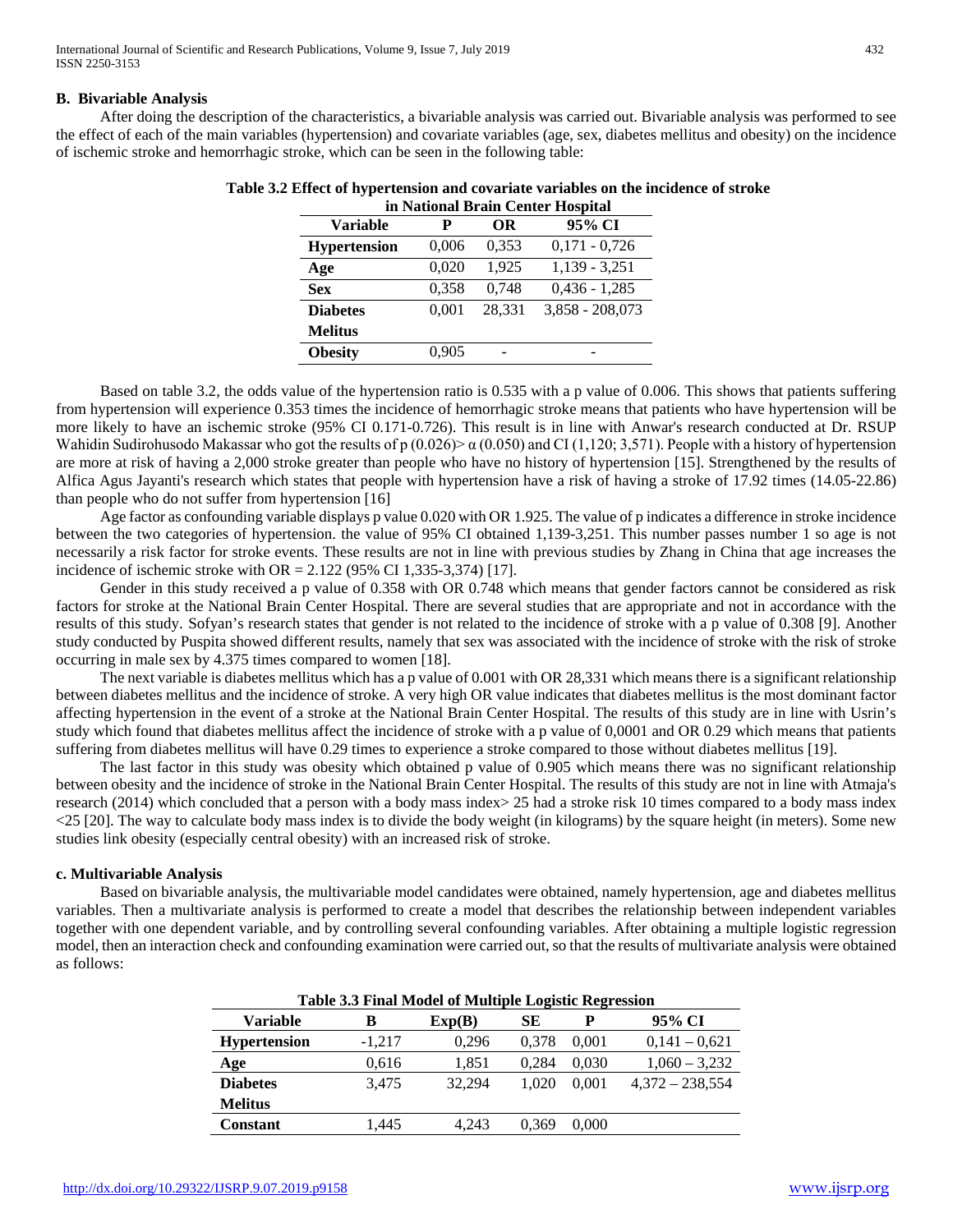The above model was obtained after the interaction test and it was found that there was no interaction between hypertension as the main independent variable with other covariate variables, age and diabetes mellitus. Confounding test is not done because there is no variable with a p value greater than 0.05 so the final model is without interaction and confounding as seen in table 3.3. The results of multivariable analysis showed that hypertension significantly affected the incidence of stroke. The confounding factors included in the final model were age and status of diabetes mellitus, while the factors that were not proven to be confounding were gender and obesity. the above assessment is determined by considering the p value in the final model which is <0.05.

Based on multiple logistic regression analysis it can be concluded that the risk of hemorrhagic stroke incidence in hypertensive patients is 0.296 times compared to patients who are not hypertension after being controlled by age and diabetes mellitus (OR = 0.296, 95% CI 0.141-0.6621).

#### **IV.DISCUSSIONS**

Hypertension is a risk factor for the incidence of stroke in the National Brain Center Hospital. Hypertension can accelerate the hardening of the arteries so that it causes the destruction of fat in smooth muscle cells which can accelerate the process of atherosclerosis through the effect of suppressing endothelial cells in the arterial wall resulting in faster blood vessel plaque formation. The higher blood pressure, the greater the chance of having a stroke. If a stroke occurs many times, the chances of recovery and survival will be smaller [21]. Next variabel is age. Age is a risk factor for ischemic stroke that cannot be changed. the incidence of new cases of ischemic stroke increases with age. Hemorrhagic and ischemic stroke are often regarded as diseases that only appear in old age, but now there is a tendency for younger age groups (<40 years) to suffer. This can be caused by changes in the lifestyle of modern urban youth, such as consuming fast food containing high fat, smoking habits, drinking alcoholic beverages, excessive work, lack of exercise and stress. In this study gender did not significantly influence the incidence of stroke in the National Brain Center Hospital. This is because women have a higher risk of various complications such as thromboembolism with atrial fibrillation and cardioembolism [22]. Diabetes mellitus has a significant effect on stroke at the National Brain Center Hospital. This happens because diabetes mellitus will accelerate the occurrence of atherosclerosis in both small blood vessels and large blood vessels throughout the blood vessels including the blood vessels of the brain and heart. So that it will expand infarction (dead cells) because the formation of lactic acid causes anaerobic glucose metabolism to damage brain tissue [19]. Obesity factors did not significantly influence the incidence of stroke at the National Brain Center Hospital. Central obesity is defined as waist circumference> 102cm in men or> 88cm in women. Central obesity increases the risk of stroke through hypertension, diabetes and dyslipidemia which states that obesity is 10 times more likely to suffer a stroke than patients who do not suffer from obesity [23].

## **V.CONCLUSION**

This study shows that the risk factors for stroke in the National Brain Center Hospital are hypertension after controlled by age and diabetes mellitus. These results are in line and in accordance with various literature and results of research related to stroke. Many ways to prevent stroke can be done, namely by increasing public awareness and changing lifestyle towards a healthier one. Primary prevention that can be done is activities to stop or reduce risk factors for hypertension before hypertension occurs, through health promotion such as a healthy diet by eating enough vegetables, low salt and fat, diligently doing activities and not smoking [24].

## **ACKNOWLEDGMENT**

The author opens the widest opportunity for other researchers who want to use the results of this study in the interest of advancing education throughout the world. The researcher also expressed his gratitude to the National Brain Center Hospital for giving the opportunity for researchers to process the stroke patient data available there.

## **REFERENCES**

- [1] J. Mackay and G. A. Mensah, "Risk Factors," in *The atlas of heart disease and stroke*, Geneva: WHO, 2004.
- [2] D. Mukherjee and C. Patil, "Epidemiology and the global burden of stroke," 2011.
- [3] V. L. Feigin, C. M. Lawes, D. A. Bennett, S. L. Barker-Collo, and V. Parag, "Worldwide stroke incidence and early case fatality reported in 56 population-based studies: a systematic review," *Lancet Neurol.*, vol. 8, no. 4, pp. 355–369, 2009.
- [4] American stroke association, "Risk factors of stroke," 2017. [Online]. Available: https://www.strokeassociation.org/idc/groups/strokepublic/@wcm/@hcm/documents/downloadable/ucm\_309713.pdf. [Accessed: 03-Apr-2018].
- [5] National Stroke Association, "Understand Stroke," *American Heart Association*, 2018. [Online]. Available: https://www.stroke.org/understand-stroke/preventing-a-stroke/uncontrollable-risk-factors/.
- [6] Badan Penelitian dan Pengembangan Kesehatan, "Riset Kesehatan Dasar," Jakarta, 2013.
- [7] L. Ghani, L. K. Mihardja, and Delima, "Faktor Risiko Dominan Penderita Stroke di Indonesia," *Bul. Penelit. Kesehat.*, vol. 44, no. 1, pp. 49–58, 2016.
- [8] A. Kulshreshtha, L. M. Anderson, A. Goyal, and N. L. Keenan, "Stroke in south asia: a systematic review of epidemiologic literature from 1980 to 2010," *Neuroepidemiology*, 2012.